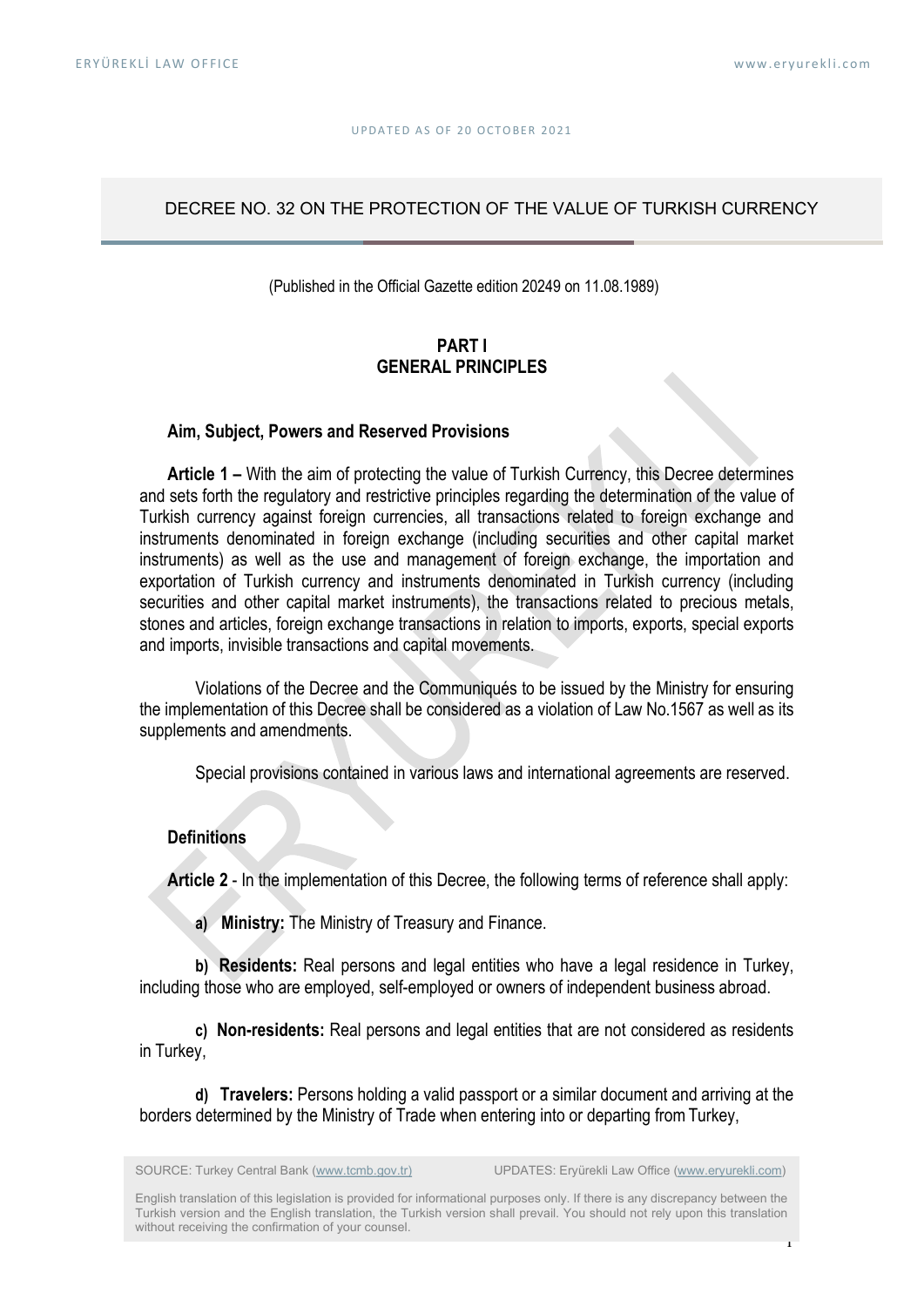e) Turkish currency: The money which is in circulation in Turkey according to the laws of the Turkish Republic, or the money whose legal replacement period has not yet expired, even if withdrawn from circulation,

f) Instruments denominated in Turkish currency: All kinds of instruments and means enabling payments in Turkish currency, such as commercial and ordinary bills, letters of credit, credit cards, travelers' cheques, remittances and letters,

g) Foreign currency banknotes: Foreign exchange in the form of banknotes,

h) **Foreign exchange:** Foreign currency banknotes and all kinds of accounts, instruments and means of enabling payments in foreign currency,

i) Securities: All sorts of Turkish and foreign securities that are traded on capital and money markets (a certificate of participation for securities investment fund shall be considered as securities under this Decree),

j) Precious metals: Gold, silver, platinum and palladium of all kinds and in every form,

i) Standard unwrought gold: Gold bars or bullions, with a minimum purity of 995/1000, the qualities of which are determined by the Ministry,

ii) Non-standard unwrought gold: Gold bars, bullions, dore bars, granules, golds in the form of dust and scrap with a purity less than 995/1000 (except for 995/1000 purity),

iii) Wrought gold: Gold that is crafted into ornaments or jewelry,

iv) Standard unwrought silver: Silver bars, bullions or granules, with a minimum purity of 99.9/100, the qualities of which are determined by the Ministry,

v) Non-standard unwrought silver: Silver bars, bullions, dore bars, granules, silvers in the form of dust and scrap with a purity less than 99.9/100 (except for 99.9/100 purity),

vi) Wrought silver: Silver that is crafted into ornaments or jewelry,

vii) Standard unwrought platinum: Platinum bars or bullions, with a minimum purity of 99.95/100, the qualities of which are determined by the Ministry,

viii) Non-standard unwrought platinum: Platinum bars, bullions, dore bars, granules, platinum in the form of dust and scrap with a purity less than 99.95/100 (except for 99.95/100 purity),

ix) Wrought platinum: Platinum that is crafted into ornaments or jewelry,

x) Standard unwrought palladium: Palladium bars or bullions, with a minimum purity of 99.95/100, the qualities of which are determined by the Ministry,

xi) Non-standard unwrought palladium: Palladium bars, bullions, dore bars,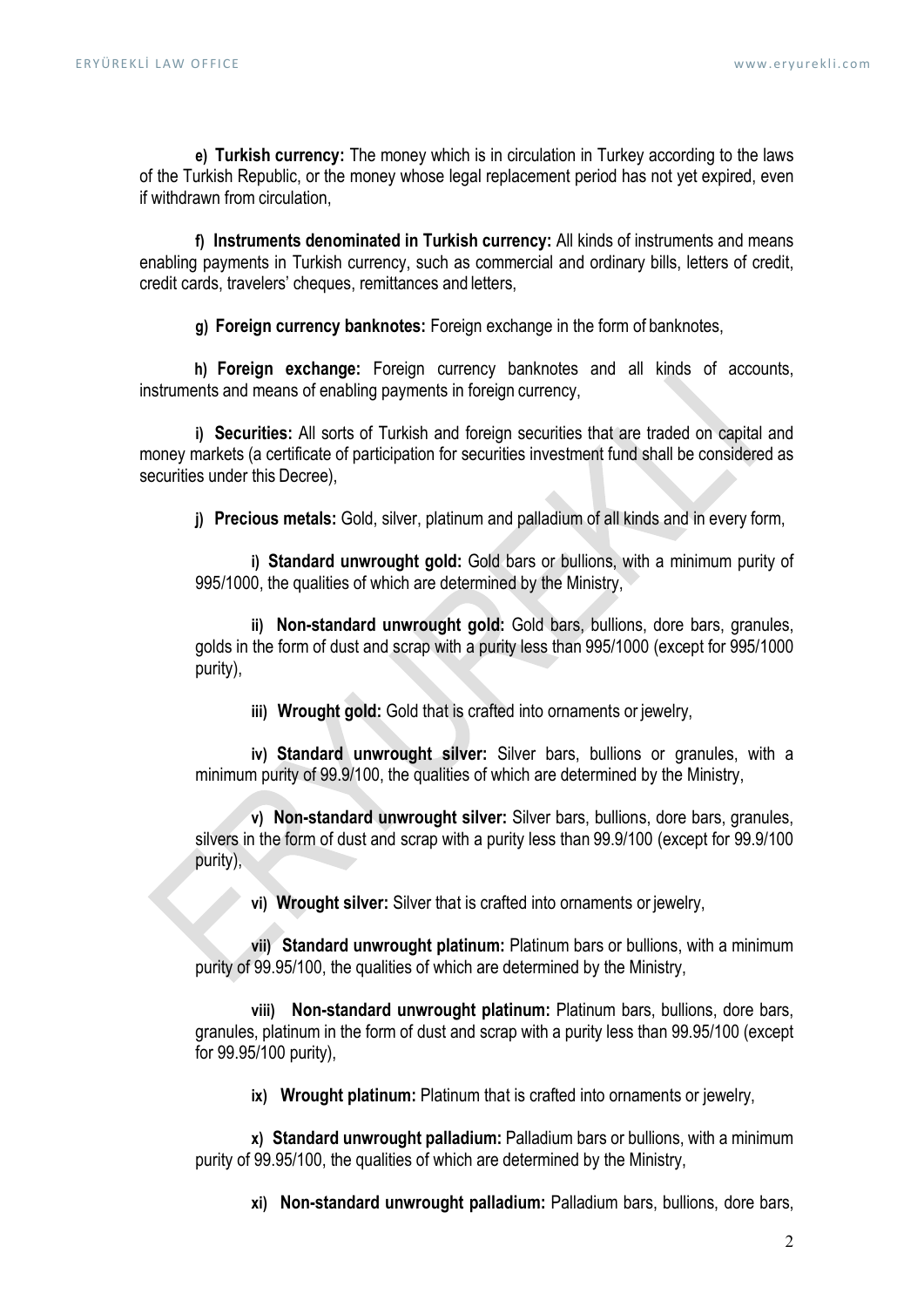granules, palladiums in the form of dust and scrap with a purity less than 99.95/100 (except for 99.95/100 purity),

xii) Wrought palladium: Palladium that is crafted into ornaments or jewelry,

k) Precious stones: Diamond, brilliant, ruby, emerald, topaz, sapphire, chrysolite and pearl,

l) Precious articles: Articles made of or containing precious metals or stones,

m) Central Bank: The Central Bank of the Republic of Turkey and its branches,

n) Banks: Deposit banks, participation banks and development and investment banks operating in Turkey,

o) Authorized establishments: Joint stock companies licensed to perform foreign exchange transactions, as well as transactions related to precious metals, stones and articles within the framework of the principles and conditions set forth by the Ministry.

p) Capital Market Legislation: Capital Market Law dated 6/12/2012 and numbered 6362 and other legislation put into force based on this law,

r) PTT: Post and Telegraph Organization,

s) Other capital market instruments: Capital market instruments which are determined by the Capital Market Board excluding securities,

 t) Precious metal brokerage institutions: Resident or non-resident legal persons in possession of a license to operate, pursuant to the legislation on the Precious Metals Exchange.

 u) Intermediary institutions: The institutions which have taken permission certificates from the Capital Market Board for performing intermediary activities in accordance with the capital market legislation,

v) Foreign exchange earnings: The earnings obtained from exports, transit trade, sales and deliveries regarded as exports as set out under the applicable regulations, and also from the services and operations that bring in foreign exchange; and

y) Loan balance: The outstanding payables for the total sum of the cash foreigncurrency borrowing, obtained domestically or internationally;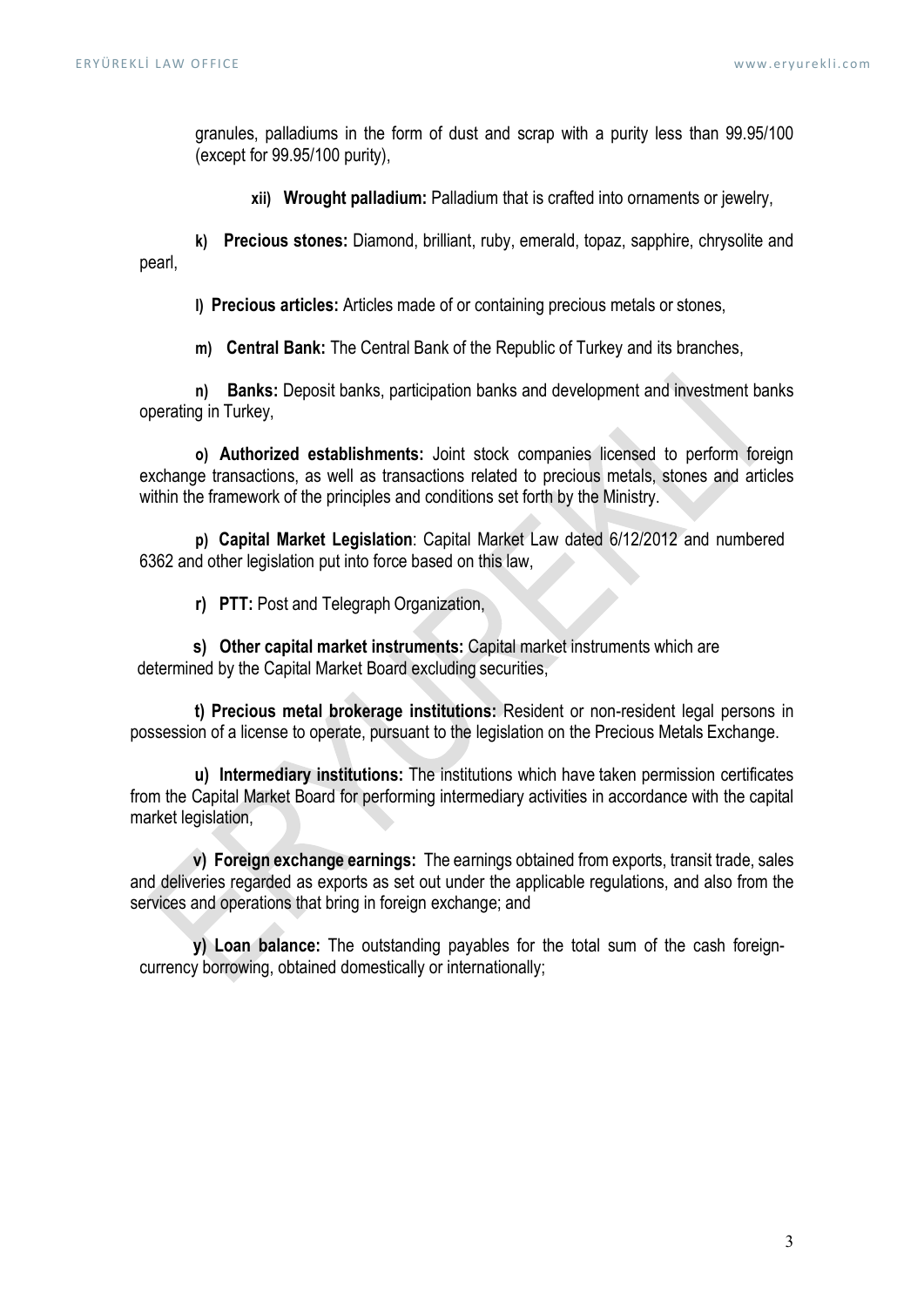# PART II PROVISIONS REGARDING TURKISH CURRENCY, FOREIGN EXCHANGE, PRECIOUS METALS, STONES AND ARTICLES

#### Turkish Currency

# Article 3-

a) Importation and exportation of Turkish currency and instruments denominated in Turkish currency shall be free,

b) Non-residents may freely make payments, collect money and make deposits in Turkish currency in Turkey.

c) Banks shall inform the authorities to be determined by the Ministry about Turkish lira transfers abroad, excluding payments for exports, imports and invisible transactions that are above the equivalent of USD 50,000. -, within a 30 day-period starting from the date of transfer.

d) Extension of Turkish currency exceeding TL 25.000 abroad shall be carried out within the principles to be determined by the Ministry to be determined

# Foreign Exchange

# Article 4-

a) Importation and exportation of foreign exchange to Turkey is free.

b) Residents in Turkey may freely keep foreign exchange; purchase foreign exchange from and sell foreign exchange to banks, authorized establishments, PTT, precious metal brokerage institutions and establishments abroad that are authorized to sell and buy foreign exchange; hold foreign exchange in their foreign exchange accounts with banks; use foreign currency banknotes and make deposits in banks in Turkey and abroad.

c) Residents in Turkey are allowed to accept payment in foreign currency from nonresidents for the transactions that they conduct in Turkey in favour of such non- residents.

d) Non-residents are allowed to purchase foreign exchange from banks, authorized establishments, PTT, precious metals brokerage institutions and intermediary institutions.

e) Residents in Turkey and non-residents may freely transfer foreign exchange abroad through banks. The Ministry is authorized to determine other establishments that are allowed to transfer foreign exchange abroad.

Banks shall inform the authorities to be determined by the Ministry about foreign exchange transfers abroad (including transfers made from foreign exchange deposit accounts), excluding payments for exports, imports and invisible transactions that are above USD 50.000,- or its equivalent in another foreign currency within a 30 day-period starting from the date of transfer.

f) Expulsion of an effective amount exceeding EUR 10,000 or equivalent is carried out within the framework of the Ministry.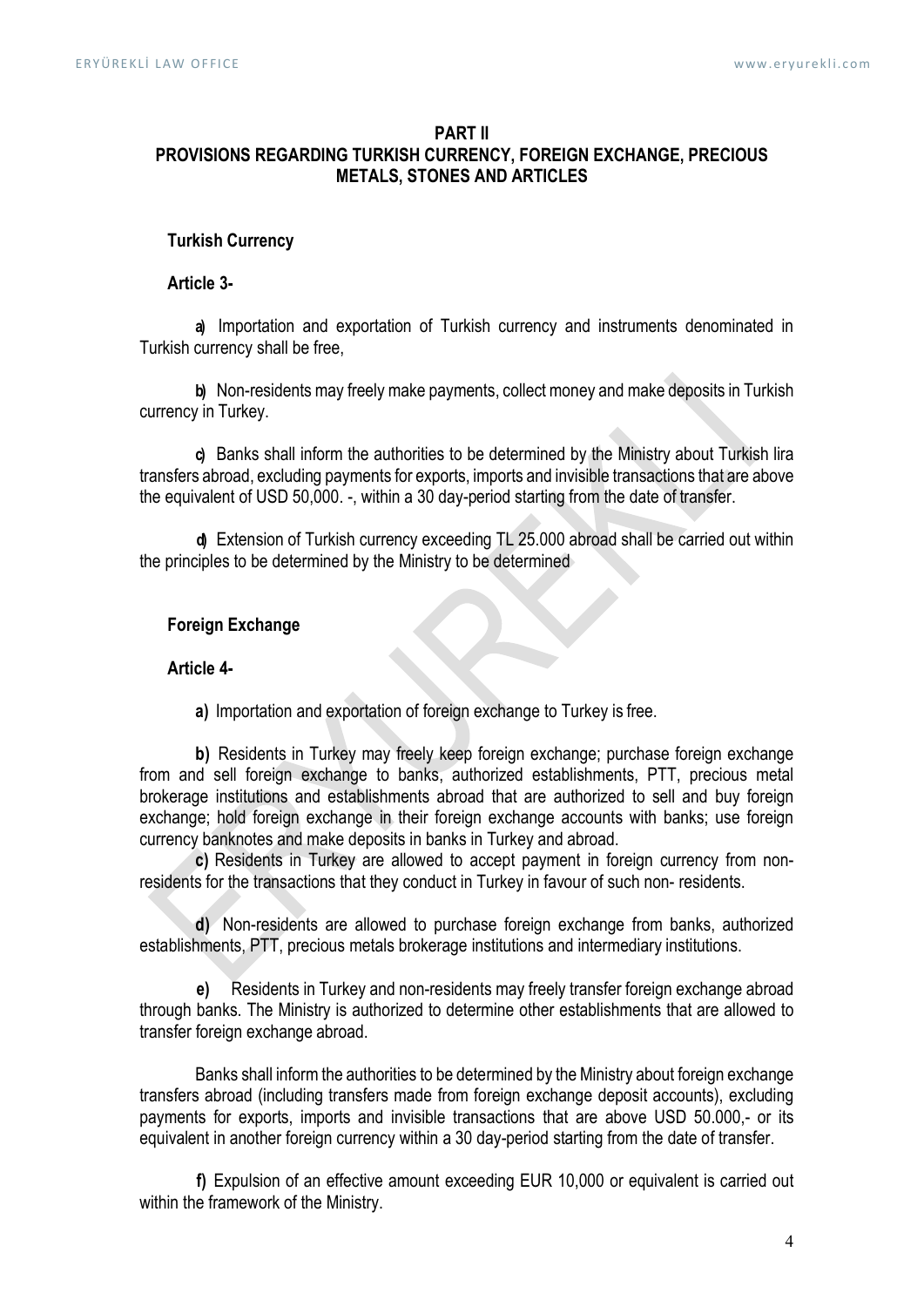g) Except the cases determined by the Ministry, contract value and other payment liabilities arising from the contracts regarding purchase and sale of any movables and immovables, rental of any movables and immovables including vehicles and financial leasing and employment, service and work contracts between the Residents in Turkey shall not be determined in foreign currency or indexed to foreign currency.

# Exchange Rates

Article 5- The value of foreign currencies against Turkish currency shall be determined within the framework of principles established by the Central Bank.

Foreign exchange purchasing and selling transactions shall be conducted at the exchange rates valid on the date of transaction. The provisions of Article 6 and 8 are reserved.

Foreign exchange purchase and sale documents related to settlement transactions shall be issued in the foreign exchange buying rates valid on the date of transaction.

# Foreign Exchange Transactions

Article 6-(1) The principles to be applied for the purchasing and selling transactions regarding foreign currencies shall be determined by the Central Bank, Banks and other institutions which may be seen appropriate by the Ministry. The Central Bank determines convertible currencies for its operations it will use.

#### (2) (REPEALED)

(3) PTT, authorized establishments and precious metal brokerage institutions pursuant to the legislation of the Borsa İstanbul A.Ş. in markets operating in the Borsa İstanbul A.Ş., may freely buy and sell foreign currency banknotes

(4) Intermediary institutions may sell and buy foreign exchange only to and from their account-owner-customers, merely limited to the realization of their capital market activities.

(5) Banks, PTT, authorized establishments, precious metal brokerage institutions and intermediary institutions shall surrender their foreign exchange holdings to the Central Bank within the framework of the principles and ratios to be set out by the Ministry.

(6) Banks may make agreements of option and forward transactions on foreign exchange and precious metals.

(7) Buying and selling of all sorts of derivative instruments as specified by capital market legislation, including forward transactions and option contracts on foreign exchange and precious metals, shall be carried out by brokerage agencies licensed by the Capital Market Board in the markets organized pursuant to capital market legislation.

(8) Buying and selling of all sorts of derivative instruments including forward transactions and option contracts from abroad, provided that foreign exchange is transferred through banks, shall be carried out by intermediary institutions operating in Turkey and abroad licensed by the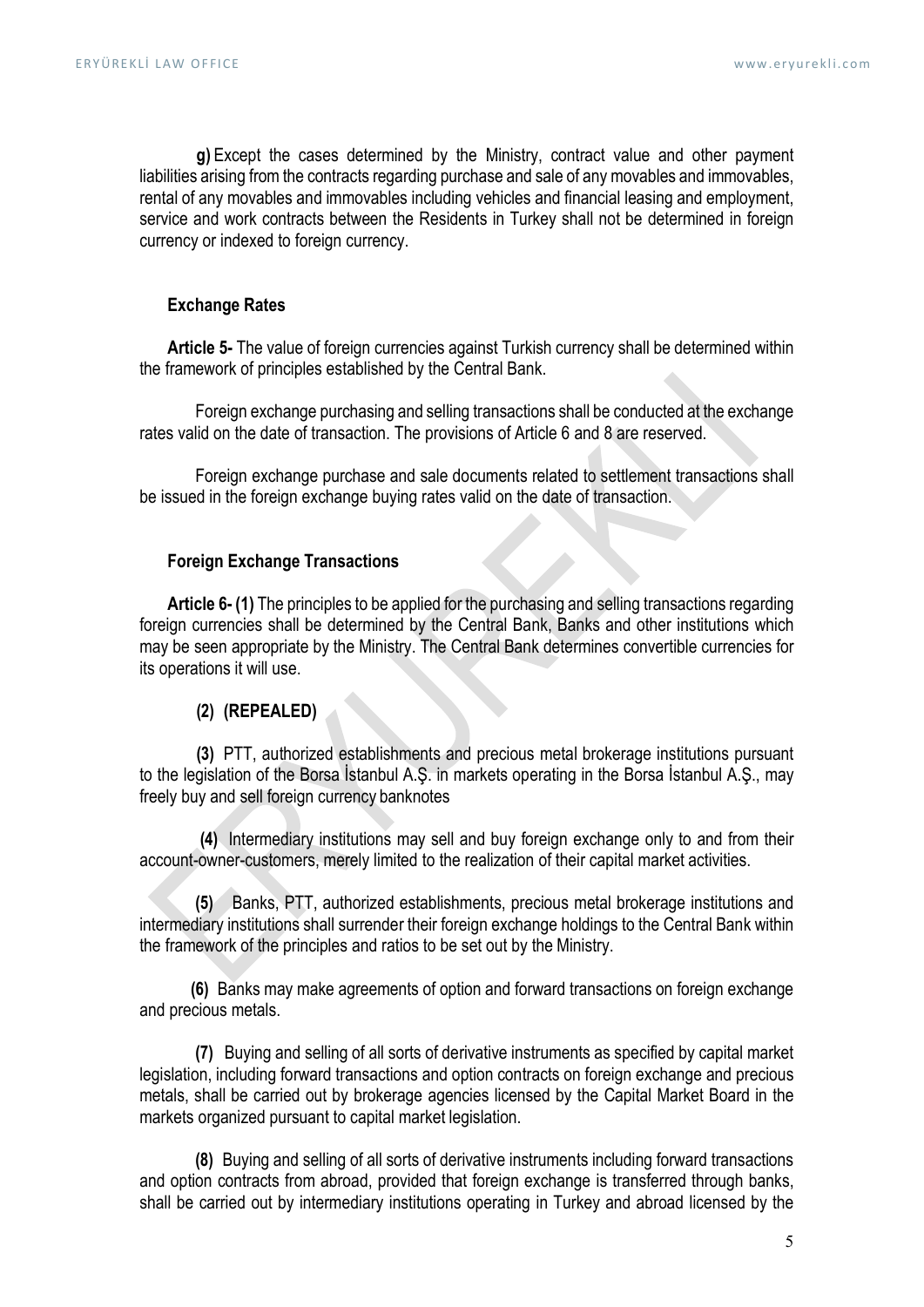Capital Market Board.

(9) Leveraged transactions and derivative transactions determined to be subject to the same provisions as the leveraged transactions can only be made by residents in Turkey through institutions authorized by the Capital Markets Board.

(10) Central Bank is authorized make regulations on forward transactions on foreign exchange.

(11) Principles on the establishment and operations of the foreign exchange and banknotes markets within the Central Bank, as well as the participation procedures of banks therein shall be determined by the Central Bank.

#### Precious metals, stones and articles

#### Article 7-

a) Precious metals, stones and articles may be freely imported to and exported from Turkey under the principles of the Foreign Trade Regime. Declaration of imports and exports of standard and non-standard unprocessed precious metals to the customs administration is sufficient, and regimes, decrees and regulations of import and export are not applied. The Ministry is authorized to regulate the import of unprocessed precious metals based on different payment methods. However, in case of the export of standard and non-standard unprocessed precious metals, Decree with regard to the Tax, Duty and Charge Exemptions to the Foreign Currency Earning Events and Activities and to the Deliveries and Sales deemed Export and to the Export entered into force with the Council of Minister's Decision dated 15/12/1999 and numbered 99/13812; Communique no. 2017/4 with regard to the Tax, Duty, Charge Exemption to the Foreign Currency Earning Events and Activities and to the transit trade and to the Deliveries and Sales deemed Export and to the Export; and Inward Processing Regime Decree entered into force with the Council of Minister's Decree dated 17/01/2005 and numbered 2005/8391 and other legislation published relying on the referred legislation can be implemented upon the request of those concerned. The Ministry of Trade is authorized to examine and conclude such request.

Non-standard unprocessed precious metals may be freely imported under the principles of Inward Processing Regime Decree. Imports of standard unprocessed precious metals, including the ones conducted under an Inward Processing Regime Decree, and the non-standard unprocessed precious metals conducted out of the scope of Inward Processing Regime Decree, shall be carried out by the Central Bank and the precious metal brokerage institutions that are members of the Precious Metals Exchange with the reservation of the provisions in their legislation. However, the standard and non-standard unwrought precious metals imported by those brokerage institutions shall be delivered to the Stock Exchange within three working days. However, in the import of precious metals conducted under an Inward Processing Regime Decision, the standard or nonstandard unprocessed precious metals are not required to be delivered to the Exchange, but the precious metal brokerage institution shall inform the Exchange in written within three business days. The Ministry is authorized to determine the exceptions regarding the import of unprocessed precious metals.

b) Precious metals, stones and articles may be freely bought and sold within the country. However, the buying and selling transactions of precious metals processed from ore in all kinds and forms shall be carried out at the Borsa İstanbul A.Ş.in line with the principles laid down in the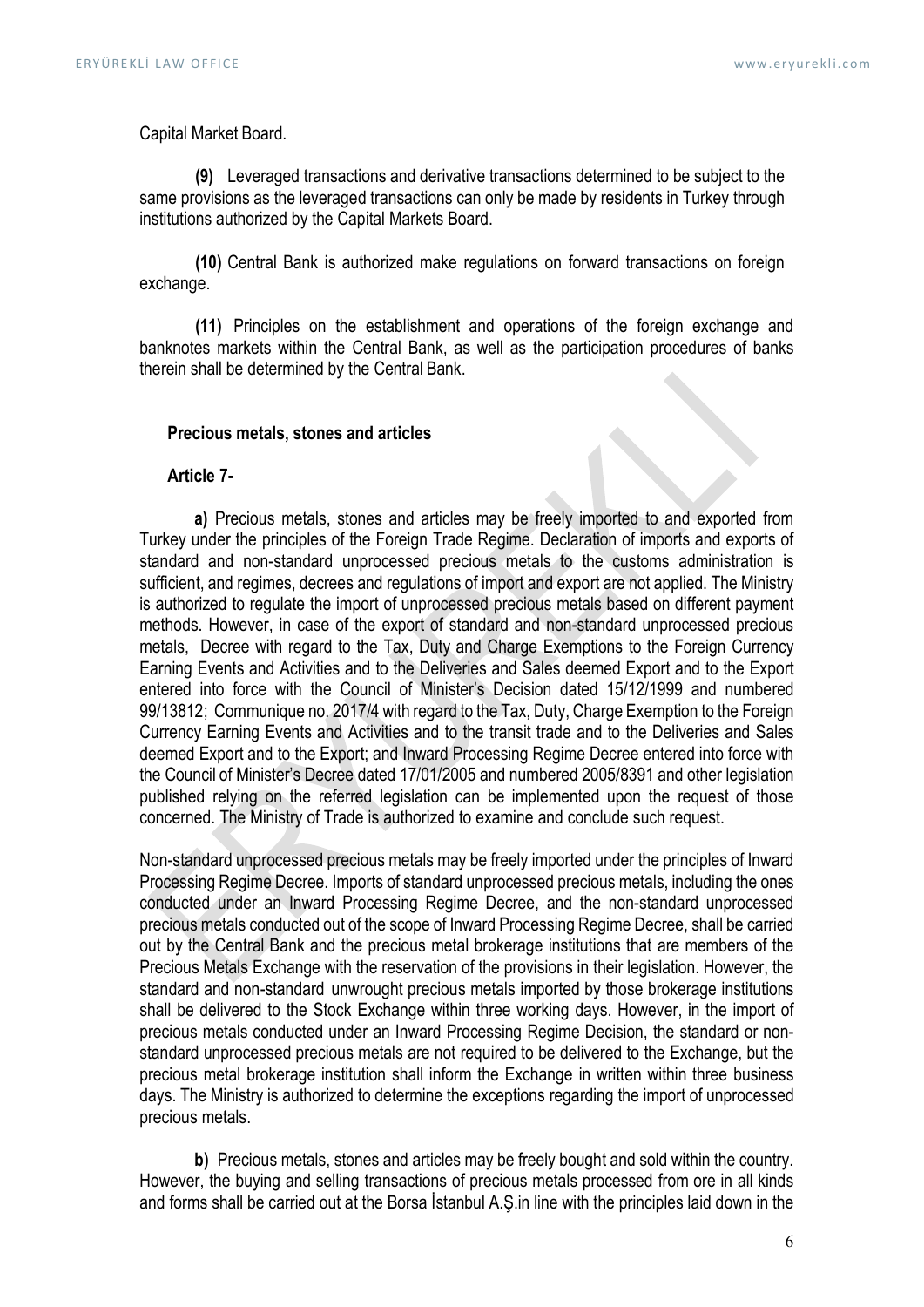regulations to be set forth by the Borsa İstanbul A.Ş.

c) Travelers are allowed to bring in and take out on their person non- commercial articles made of precious metals and stones as personal jewelry whose values do not exceed USD 15.000,-. Travelers may take out personal jewelry above this limit, on condition that they have made a declaration upon entry or authenticated that it has been purchased in Turkey.

 ç) The Ministry is authorized to regulate bringing in standard unprocessed precious metals together with the traveler, if required.

d) Unwrought precious metals imported by the Central Bank and precious metal brokerage institutions shall only be traded on the Borsa İstanbul A.Ş.. Apart from those made into jewelry or ornament articles, the kinds of precious metals to be traded on the Borsa İstanbul A.Ş. and the methods of trading as well as the markets to be organized for this purpose shall be determined by the regulations to be issued by the Borsa İstanbul A.Ş..

#### PART III FOREIGN TRADE

#### Export

Article 8- Export proceeds shall be freely disposed. The Ministry is authorized to make regulation related to the repatriation of the export proceeds, as may be required.

#### Import

Article 9- Foreign exchange and Turkish Liras transfers abroad related to importation and transit trade transactions shall be made through banks.

# PART IV INVISIBLE TRANSACTIONS

# Transactions that require foreign exchange payment

Article 10- The transfer of Turkish currency, the allocation and transfer of foreign exchange, and the sale of foreign banknotes related to international transportation, banking, insurance agency, services received from abroad and other invisible transactions shall be performed by banks in accordance with the procedures, principles and limits to be determined by the Central Bank.

# Foreign exchange earning transactions

Article 11- Residents in Turkey may freely dispose of their foreign exchange earnings stemming from all services (including contracting services) rendered in Turkey or abroad to nonresidents or on their behalf, as well as, foreign exchange obtained in return for expenses incurred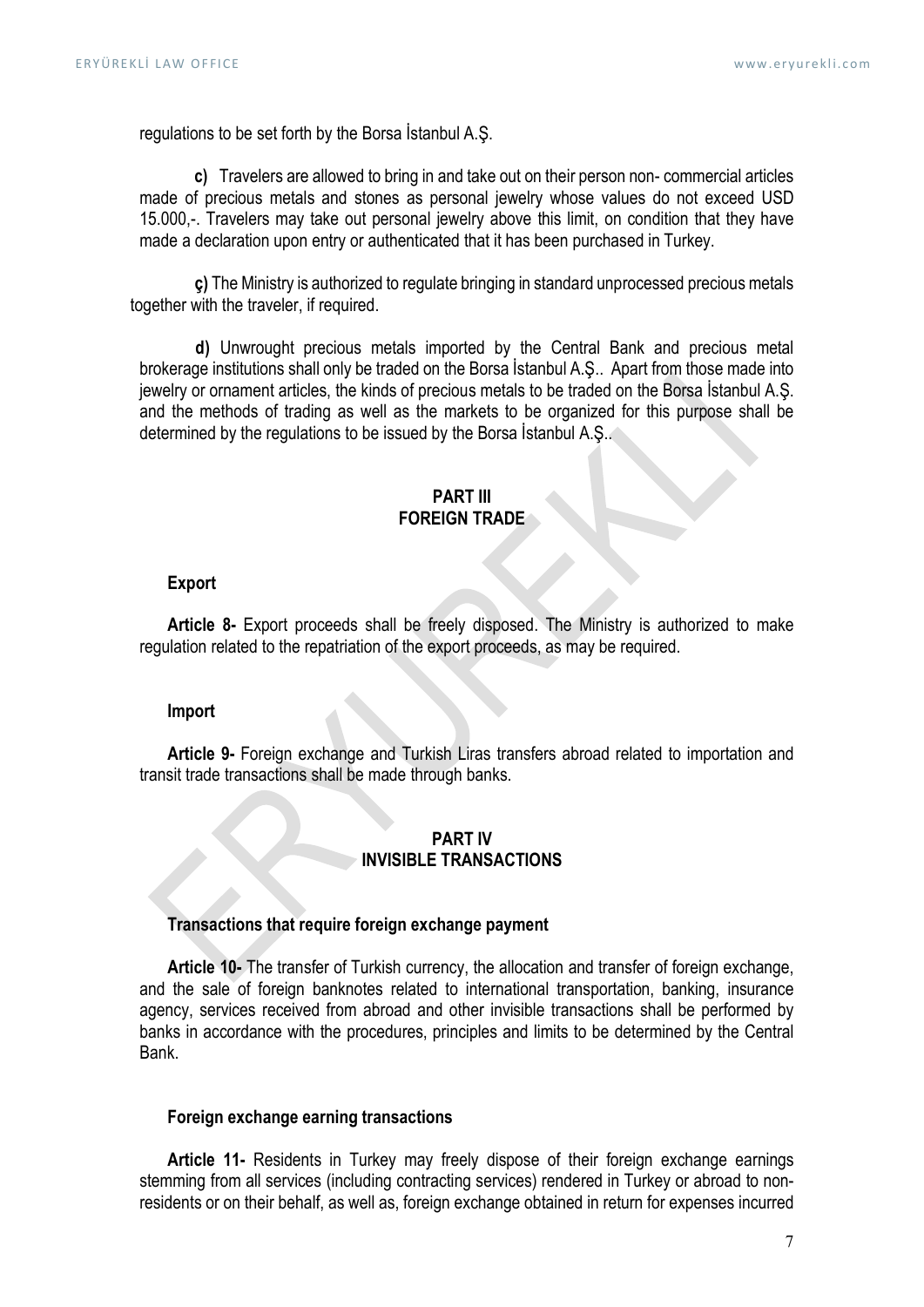on behalf of and for the account of non- residents.

# PART V CAPITAL MOVEMENTS

# Foreign capital to be imported to Turkey

Article 12- (1) Foreign direct investments to Turkey by foreign investors shall be realized in accordance with the Law No: 4875 on Foreign Direct Investments and the legislation put into force relating to this Law.

(2)Net profits, dividends, sale, liquidation and indemnity proceeds as well as the sums to be paid according to license, management and similar agreements, any of which stemming from the activities and operations of foreign investors in Turkey, shall freely be transferred abroad through banks.

(3)Operation in accordance with the provisions of the Petroleum Law No: 6326 and transfer requests are subject to this Law and the legislation related to this Law.

# Domestic Capital to be Exported from Turkey

Article 13- (1) It is free for the residents in Turkey to export cash capital through banks and in-kind capital within the framework of the provisions of customs legislation, for the purpose of establishing companies, participating in partnerships and opening branches in order to make investments or to conduct commercial activities abroad.

(2) Residents in Turkey are allowed to establish liaison offices, representative and similar offices abroad and to transfer organizational and operational expenses through banks.

(3) Banks and customs authorities shall inform the Ministry and the Ministry of Trade about residents in Turkey who export capital for investment or commercial activities abroad within 30 days following the date of each transaction.

(4) The Ministry is authorized for the application of this article to determine the principles regarding the information and documents to be provided by residents and their submission periods.

#### Personal Capital Movements

# Article 14-

a) The transfers abroad, as well as to Turkey from abroad of personal capital movements of resident and non- resident real persons through banks are free. The scope of activities considered as a personal capital movement is determined by the Ministry.

b) The banks intermediating the personal capital movements transfers are obliged to provide the information requested through the paragraph (c) of Article 3 and the paragraph (e) of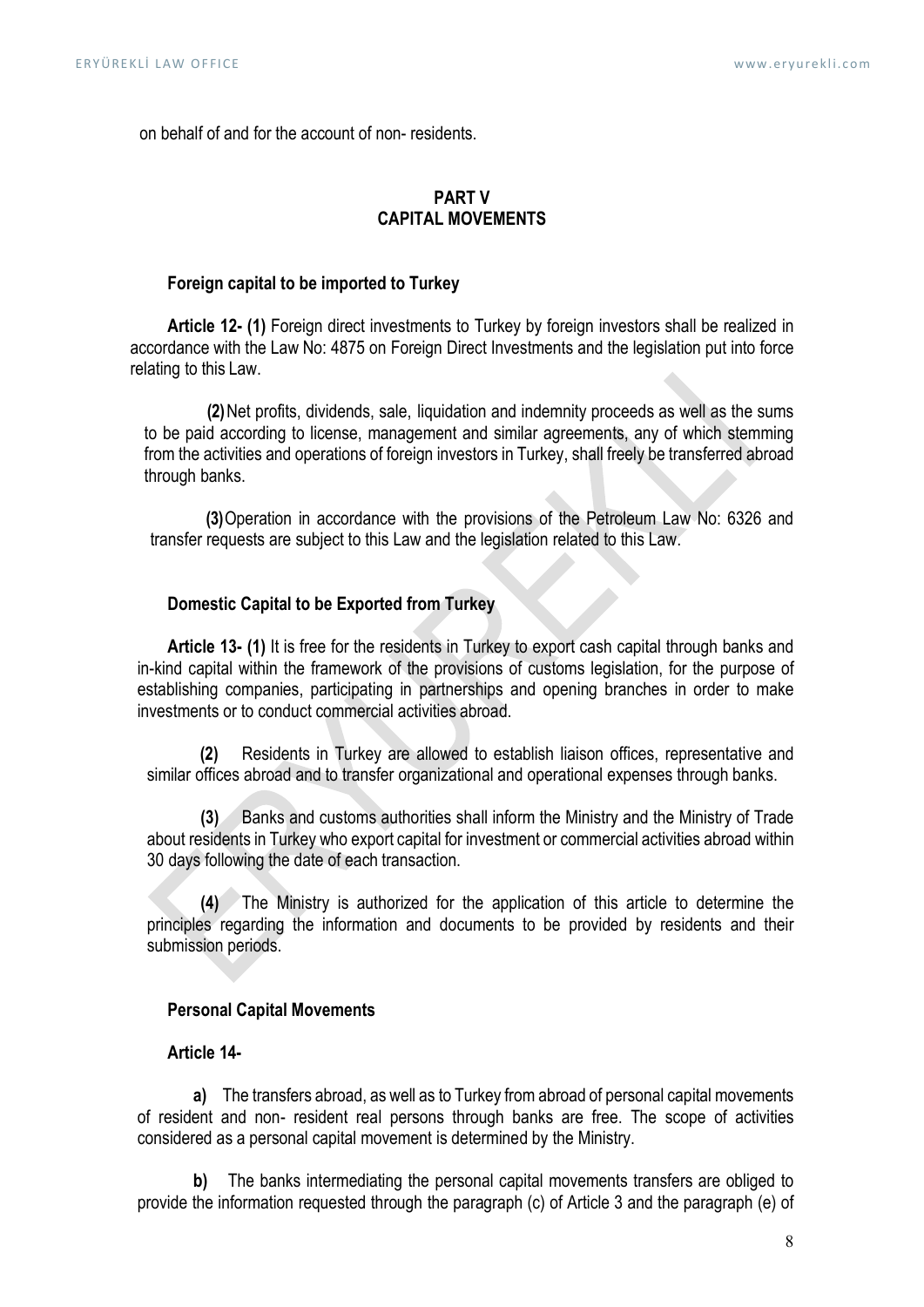Article 4 of this Decree.

c) The requests for imports to be made by immigrants and refugees falling outside the scope of the Settlement Law and the customs legislation shall be concluded by the Ministry.

#### **Securities**

# Article 15-

a) There is no restriction for the importation and exportation of securities and other capital market instruments.

b) The sale of capital market instruments abroad to be issued and/or offered to the public by legal entities residing in Turkey, excluding public institutions and establishments, shall be free, provided that such instruments are registered with the Capital Market Board pursuant to capital market legislation.

c) Non-residents may issue, offer to the public and sell securities and other capital market instruments within the framework of the provisions of capital market legislation.

d) (i) Non-residents shall be allowed to purchase and sell all kinds of securities and other capital market instruments (including investment partnership and investment funds abroad) through banks and intermediary institutions that are authorized under the capital market legislation, and to transfer the revenues earned from such securities and instruments and their sale proceeds through banks and special finance houses.

(ii) Residents in Turkey shall be free to purchase and sell securities and other capital market instruments traded on financial markets abroad, and to transfer their purchasing proceeds abroad through banks and the intermediary institutions authorized in accordance with capital market legislation.

e) Residents in Turkey are permitted to buy and sell the leveraged transaction and derivatives determined to be subject to the same provisions as the leveraged transactions only through institutions authorized by the Capital Markets Board

# Immovables

Article 16- (1) Non-residents are allowed to transfer through banks the revenues and sale proceeds of immovable property and real rights thereon, purchased or owned by them.

(2) Residents are allowed to transfer through banks foreign exchange and Turkish currency abroad for the purpose of acquiring immovable property and the real rights thereon abroad.

#### Loans borrowed internationally

Article 17- (1) Any person, resident in Turkey, shall be free to borrow loans in Turkish lira, internationally. Any such loans borrowed must be extended by means of the banks.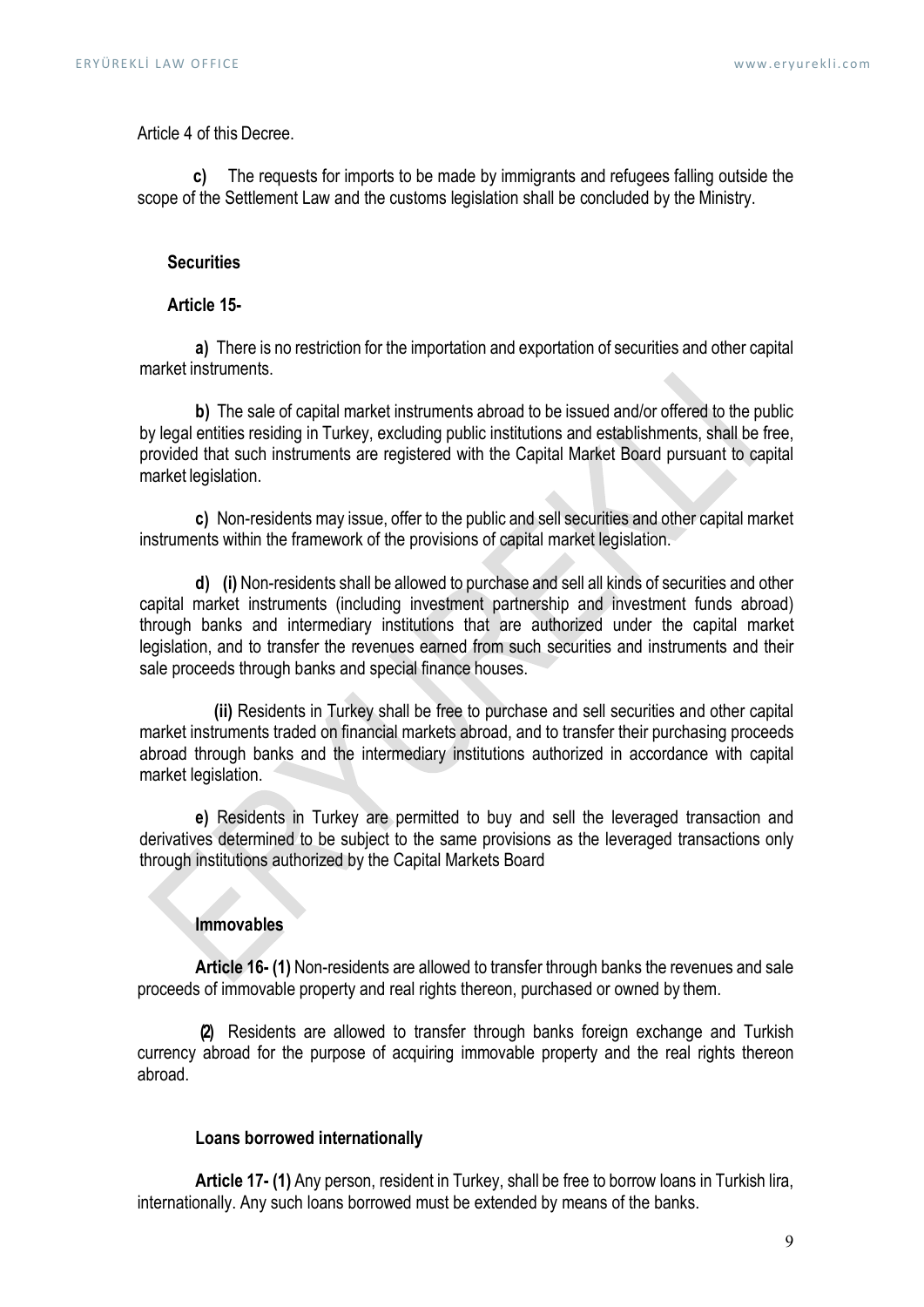(2) Any person, resident in Turkey, may borrow foreign-currency loans from any nonresident persons in accordance with the principles specified hereunder. Any such loans borrowed must be extended by means of the banks. The maturity of the prefinancing loans shall be determined by the Ministry.

(3) Any person, resident in Turkey and which does not have any foreign exchange earnings, may not borrow any foreign-currency loan, internationally. However, the requirement for foreign exchange earnings shall not be sought in case of any of the below listed circumstances;

a) The foreign-currency loans to be utilized by the public enterprises and institutions, banks and the financial leasing companies, factoring companies and financing companies resident in Turkey.

b) Any foreign-currency loan with a loan balance of 15 million USD or higher as of the date of extension and which will be extended to any person, resident in Turkey.

c) The foreign-currency loans to be extended to any person which is resident in Turkey and which will borrow such loans as part of an investment incentive certificate, and the foreigncurrency loans to be utilized for financing of the machinery and equipment (excluding the used ones and the components, parts, accessories and appurtenances thereof) included in the customs tariff statistics positions as listed as the 17th on the list, numbered (I) and attached to the Decree on Determination of the Value Added Tax Rates To Be Applied For the Goods and Services, entered in force by the Decree, dated 24/12/2007 and numbered 2007/13033, of the Council of Ministers.

ç) The foreign currency-loans to be utilized by the persons resident in Turkey, which have won the respective tender in respect of the activities regarding the domestic tenders that are announced internationally, and by the persons resident in Turkey, which have undertaken the defense projects as approved by the Presidency for Defense Industries.

d) The foreign currency-loans to be utilized by the persons resident in Turkey which are commissioned to carry out the projects to be implemented as part of the public-private sector cooperation model.

e) The foreign-currency loans to be utilized by the persons resident in Turkey, which do not have any foreign exchange earnings within the last three fiscal years, in a manner that would not exceed the total sum of the probable foreign exchange earnings, authenticated by them, to the extent that such persons shall have authenticated their connections with respect to the exports, transit trade, sales and deliveries regarded as exports and the services and operations that would bring in foreign exchange, as well as their probable foreign exchange earnings.

f) The foreign-currency loans to be utilized by the persons resident in Turkey in accordance with the principles to be determined by the Ministry.

(4) In respect of the foreign-currency loans to be borrowed internationally by the persons which are resident in Turkey and have foreign exchange earnings;

a) in the event that the borrower's loan balance is less than 15 million USD as of the date of the extension, then the total sum of the amount of the loan wished to be utilized and the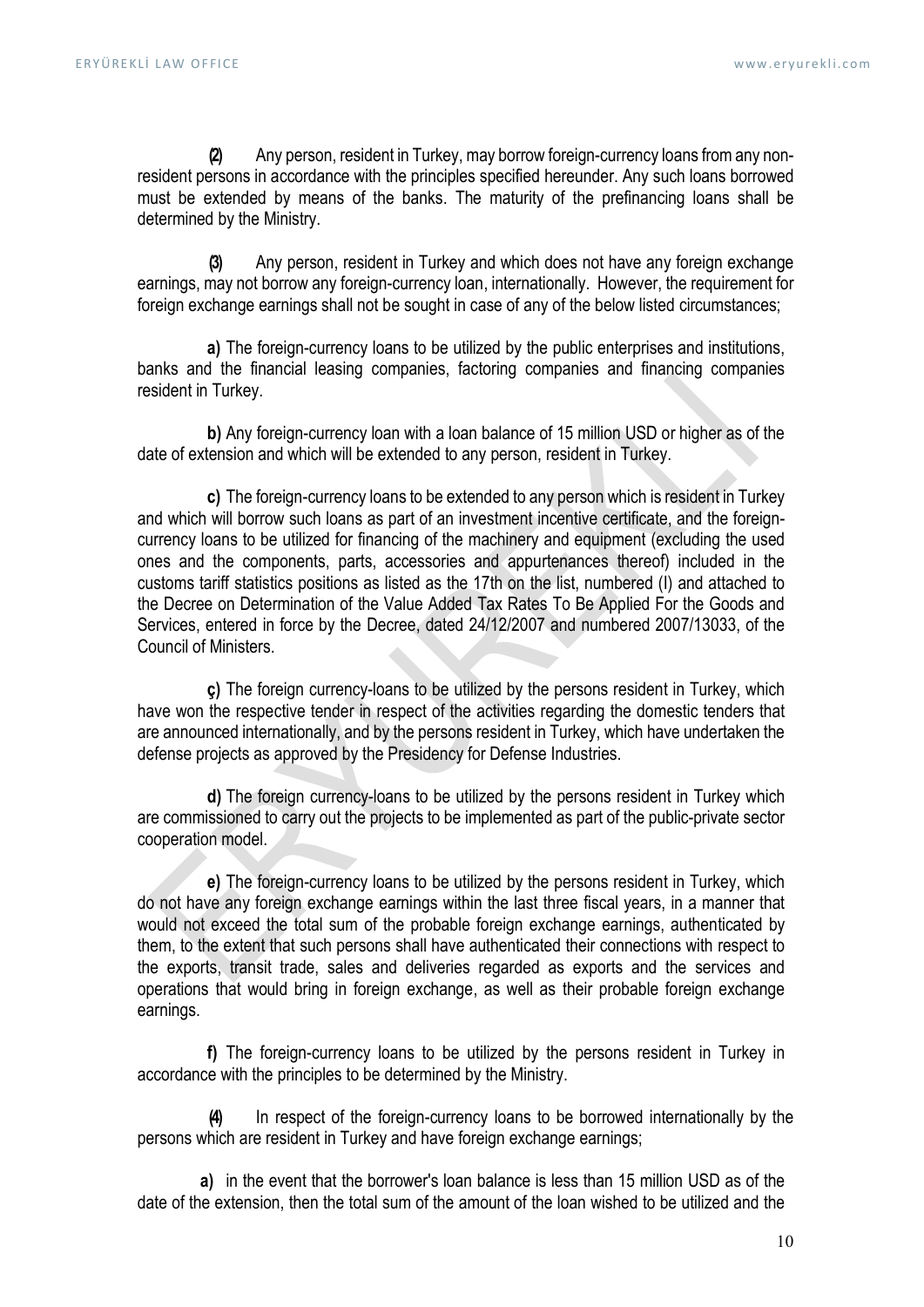then loan balance may not exceed the total amount of the foreign exchange earnings obtained during the last three fiscal years.

b) Any negotiating bank shall be obliged to check that the loans are in accordance with the sub-paragraph (a) hereof.

c) in the event that it is subsequently determined that the balance of any loan extended by the international branches of the banks, financial leasing companies, factoring companies and financing companies (including the off-shore branches of the banks, but excluding the branches in the free zones) exceeds the total amount of the foreign exchange earnings of the last three fiscal years, then the portion of such extended loan, which gives rise to such excess, shall be either recalled or turned into a loan in Turkish Lira.

(5) The provisions prescribed under the fourth paragraph shall not apply to the foreign currency loans that would be utilized by the persons, which are resident in Turkey and which have foreign exchange earnings, in case of any of the circumstances as listed under the third paragraph hereof.

(6) Any real person, resident in Turkey, may not borrow any foreign-currency loan, internationally.

(7) Any person, resident in Turkey, may not borrow any foreign exchange loan, internationally.

(8) Without any prejudice to the applicable statutory provisions, any bank, financial leasing company, factoring company and financing company may freely obtain loans, internationally, in accordance with its own practices.

(9) In order for ensuring that the External Financing Number (EFN) is obtained within a period of 30 days following the date of the respective agreement, the agreements with respect to the loans with a maturity longer than one year (365 days), other than the deferred payment terms for imports, borrowed internationally by the metropolitan municipalities, municipalities and the organizations affiliated therewith and such other local administration agencies, public economic enterprises and their affiliates, the organizations the shareholding of which is owned by the public authorities by more than 50%, the foundation universities, the funds, the special or autonomous budgeted public institutions and the organizations that are of the nature of a public institution with administrative autonomy, the investment and development banks (under the guarantee of the Treasury), and the organizations the payment obligations of which are guaranteed under the projects projected to be implemented as per build-operate-transfer, build-operate and transfer of operating rights and such other similar financing models, are required to be sent to the Ministry.

(10) The principles and procedures with respect to the external financing facilities, which are obtained in the capacity of borrower, as per the agreements executed with the foreign countries, the associations established by the states, the international and regional organizations, and the investment banks operating at the international capital and finance markets, and the organizations providing supplier's or buyer's loans, and the respective companies, and which are allocated to the general and mixed budgeted institutions and extended to the organizations and institutions other than such general and mixed budgeted institutions and organizations by means of transfer and lending/loan agreements by the Ministry for the Government of the Republic of Turkey, and also with respect to monitoring of any utilization from the above mentioned loans, shall be determined by the Ministry.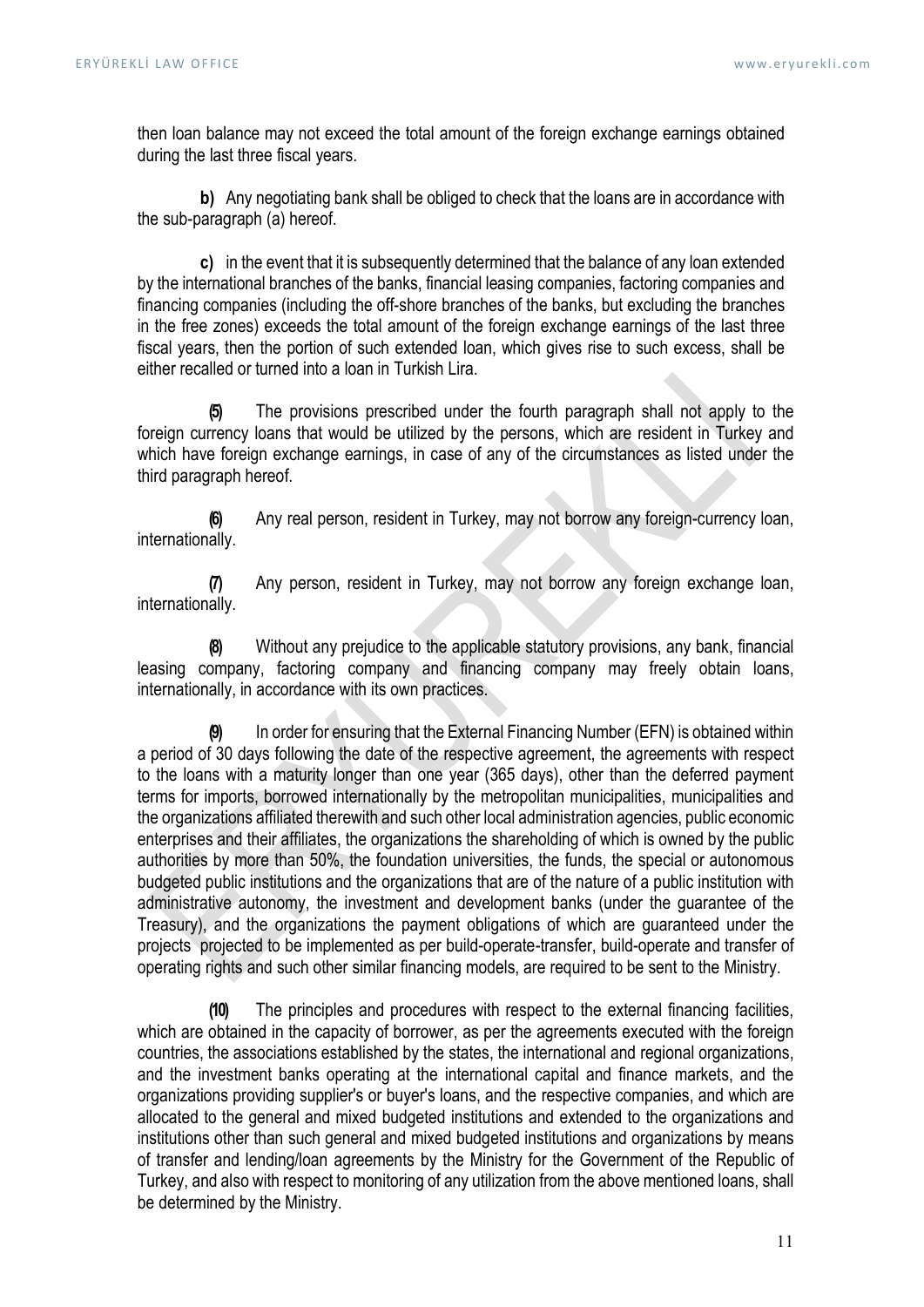(11) The procedures with respect to monitoring of the loans with a maturity longer than one year (365 days) borrowed internationally by the persons resident in Turkey, other than the public organizations and institutions as specified under the ninth and the tenth paragraphs herein above, and also the loans with a maturity shorter than one year and borrowed internationally by the persons resident in Turkey, shall be determined by the Central Bank in accordance with the principles determined by the Ministry.

(12) The principal repayments for the loans borrowed internationally and the transfers for the interest and such other payments shall be made through the banks.

# Loans borrowed domestically

Article 17/A- (1) The persons resident in Turkey may freely issue commodity loans as per the import and export regimes.

(2) The Banks and the financial leasing companies, factoring companies and financing companies resident in Turkey may extend foreign currency loans to the persons resident in Turkey in accordance with the principles specified hereunder.

Any person, resident in Turkey and which does not have any foreign exchange earnings, may not borrow any foreign-currency loan, domestically. However, the requirement for foreign exchange earnings shall not be sought in case of any of the below listed circumstances;

a) The foreign-currency loans to be utilized by the public enterprises and institutions, banks and the financial leasing companies, factoring companies and financing companies resident in Turkey.

b) Any foreign-currency loan with a loan balance of 15 million USD or higher as of the date of extension and which will be extended to any person, resident in Turkey.

c) The foreign-currency loans to be extended to any person which is resident in Turkey and which will borrow such loans as part of an investment incentive certificate, and the foreigncurrency loans to be utilized for financing of the machinery and equipment (excluding the used ones and the components, parts, accessories and appurtenances thereof) included in the customs tariff statistics positions as listed as the 17th on the list, numbered (I) and attached to the Decree on Determination of the Value Added Tax Rates To Be Applied For the Goods and Services.

ç) The foreign currency-loans to be utilized by the persons resident in Turkey, which have won the respective tender in respect of the activities regarding the domestic tenders that are announced internationally, and by the persons resident in Turkey, which have undertaken the defense projects as approved by the Ministry for Defense Industries.

d) The foreign-currency loans to be utilized to the persons resident in Turkey to the extent that it shall not exceed the amount of the foreign currency, kept as collateral at the branches of the banks in Turkey, and/or the amount of the securities in foreign currencies issued by the central administrations of the Organization for Economic, Cooperation and Development (OECD) member states and by the central banks or upon the surety thereof.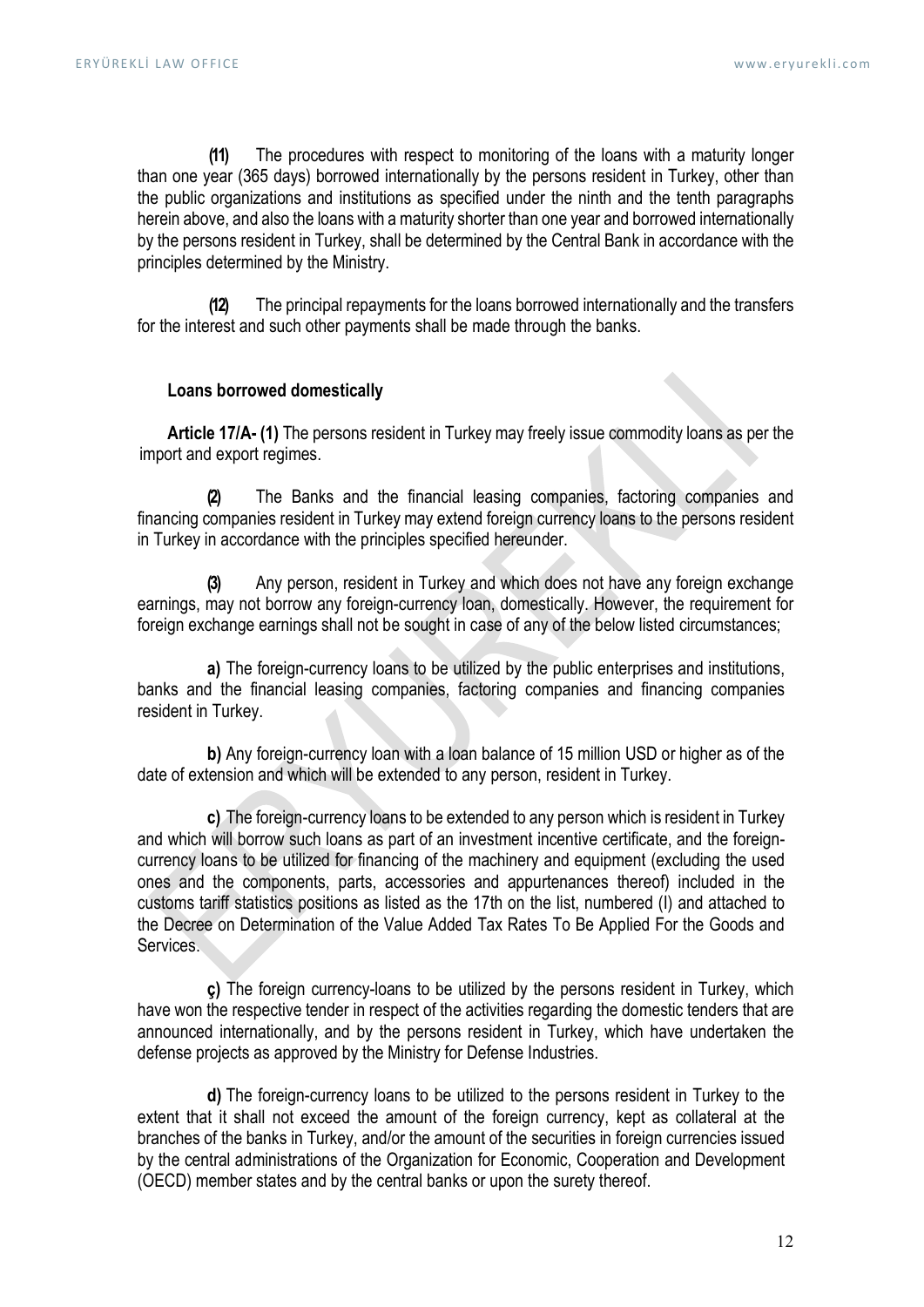e) The foreign currency-loans to be utilized by the persons resident in Turkey which are commissioned to carry out the projects to be implemented as part of the public-private sector cooperation model.

f) The foreign-currency loans to be utilized by the persons resident in Turkey, which do not have any foreign exchange earnings within the last three fiscal years, in a manner that would not exceed the total sum of the probable foreign exchange earnings, authenticated by them, to the extent that such persons shall have authenticated their connections with respect to the exports, transit trade, sales and deliveries regarded as exports and the services and operations that would bring in foreign exchange, as well as their probable foreign exchange earnings.

g) The financial leasing transactions performed, as based on foreign currencies, for procurement of the machinery and equipment (excluding the used ones and the components, parts, accessories and appurtenances thereof) included in the customs tariff statistics positions as listed as the 17th on the list, numbered (I) and attached to the Decree on Determination of the Value Added Tax Rates to Be Applied for the Goods and Services.

ğ) The foreign-currency loans to be utilized by the persons resident in Turkey in accordance with the principles to be determined by the Ministry.

In respect of the foreign-currency loans to be borrowed domestically by the persons which are resident in Turkey and have foreign exchange earnings;

a) in the event that the borrower's loan balance is less than 15 million USD as of the date of the extension, then the total sum of the amount of the loan wished to be utilized and the then loan balance may not exceed the total amount of the foreign exchange earnings obtained during the last three fiscal years.

b) The banks and also the financial leasing companies, factoring companies and financing companies resident in Turkey shall be obliged to check that the loans, extended by them, are in accordance with the sub-paragraph (a) hereof.

c) in the event that it is subsequently determined that the balance of the loan exceeds the total amount of the foreign exchange earnings of the last three fiscal years, then the portion of such loan utilized domestically from the banks (including free zone branches), financial leasing companies, factoring companies and financing companies, which gives rise to such excess, shall be either recalled or turned into a loan in Turkish Lira.

(5) The provisions prescribed under the fourth paragraph shall not apply to the foreign currency loans that would be utilized by the persons, which are resident in Turkey and which have foreign exchange earnings, in case of any of the circumstances as listed under the third paragraph hereof.

(6) Any real person, resident in Turkey, may not borrow any foreign-currency loan, domestically.

(7) No foreign exchange loan may be extended to the persons resident in Turkey.

(8) Without any prejudice to the statutory provisions, the banks and also the financial leasing companies, factoring companies and financing companies resident in Turkey may issue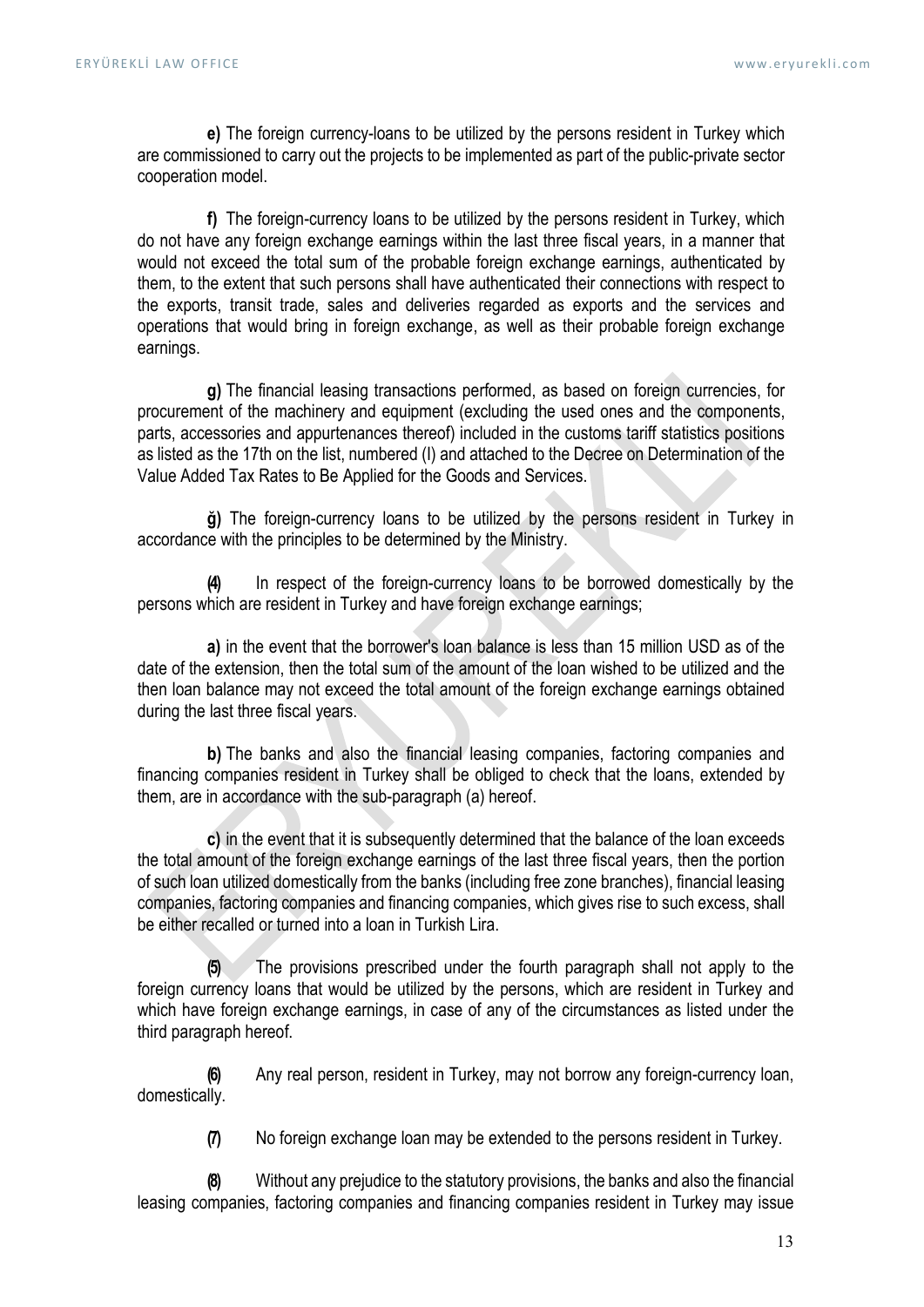foreign currency loans, without any limitation in terms of the maturity, either directly or by participating in international syndication, as per their own practices.

The banks and the financial companies, factoring companies, financing companies resident in Turkey and also such other persons to be designated by the Ministry may freely issue loans, in any foreign currency or Turkish Lira, to the non-resident persons.

(10) The amounts with respect to the financial leasing transactions, to be entered into by and between the financial leasing companies resident in Turkey and the legal persons resident in Turkey or the non-resident persons, may be determined on the basis of any foreign currency, provided that any such transaction shall not contravene the provisions prescribed hereunder. The amounts with respect to the financial leasing transactions, as determined on the basis of any foreign currency, shall be included in the calculation of the loan balance.

(11) The implementing procedures with respect to the foreign-currency loans borrowed domestically, shall be determined by the Central Bank in accordance with the principles determined by the Ministry.

#### Non-cash credits, guarantees and sureties

Article 18- Residents in Turkey may freely obtain non-cash credits, quaranties, and sureties, and issue letters of guarantee and guarantees and sureties drawn on non- residents in favor of residents and non-residents.

Banks may freely issue letters of guarantee, guarantees and sureties denominated in foreign exchange drawn on residents in Turkey in favor of non- residents, and drawn on residents in Turkey in favor of residents in Turkey related to international tenders to be held in Turkey.

It is free for the credit institutions functioning in the country and abroad to establish immovable property mortgages (including ship mortgages) in foreign exchange for guaranteeing the credits to be obtained in foreign exchange or measured in foreign exchange.

Banks shall inform the Ministry about the amounts claimed for payment and transferred abroad for the liquidation of guarantees, warranties and sureties within 30 days of the date of transfer, and residents in Turkey, except banks, shall inform the Ministry about guarantees and sureties they have issued in favor of non-residents within 30 days from the date of issue.

#### Foreign Exchange Accounts and Gold Deposit Accounts

Article 19- The Central Bank and banks may open foreign exchange and gold deposit accounts on behalf of residents and non-residents. Account holders may freely use such accounts. The interest payable on such accounts may be freely set between the bank and the account holder. Transfers of principals and interests, as well as restitution of gold shall be met by banks from their resources.

Positive and negative exchange rate differences arising from these accounts shall be borne by the related parties.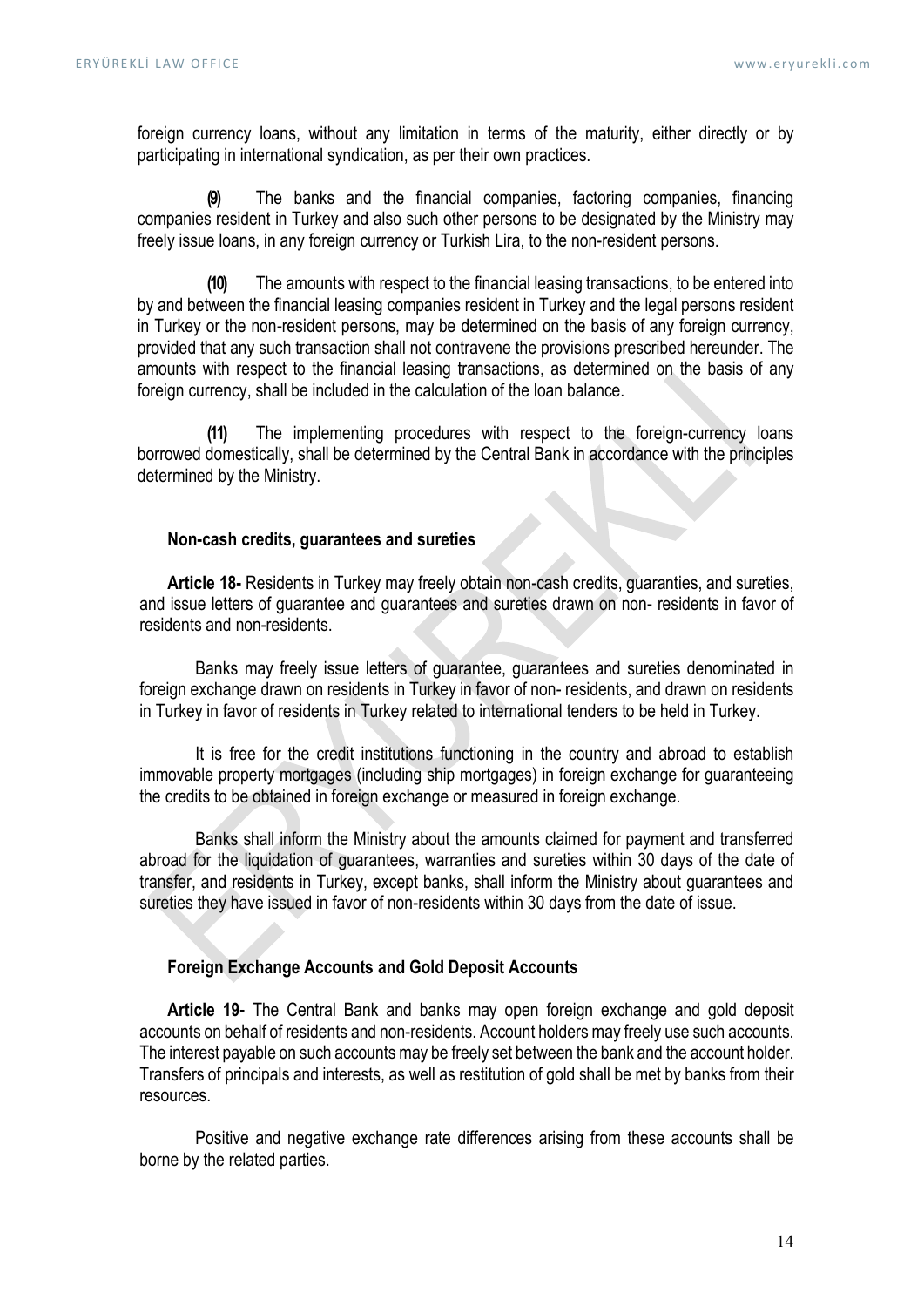# PART VI PROCEDURES AND JOINT PROVISIONS

#### Power

Article 20- (1) The Ministry shall be empowered to take all measures it may deem necessary in order to ensure the application of this Decree and to protect the value of the Turkish currency, to examine and conclude special cases other than those specified in the Decree, to extend the time allowed for bringing foreign exchange into the country in the cases of justified reasons and force majeure and to revoke, partly or wholly, the obligation of bringing foreign exchange into the country, as well as to change any amounts or reinstitute amounts stipulated in the Decree.

(2) The Ministry is authorized to request all kinds of information and documents related to the application of this Decree from the real and legal persons to be submitted in the forms and periods stipulated by the Ministry.

# **Control**

Article 21- Those persons who are found during the controls realized by personnel authorized to execute foreign exchange controls and/or exchange offices (foreign exchange control authorities) to have acted against the provisions of the Decree hereby while carrying out the transactions specified in the Decree shall be subject to the provisions of the Criminal Procedure Law about the reporting and the right of search.

Governmental departments and institutions as well as real persons and legal entities in Turkey (excluding those deemed exempts under special laws and agreements) shall be obliged to provide the information requested in writing by the foreign exchange control authorities mentioned above and show them the records and books for inspection of the transactions covered by this Decree. The Ministry shall be entitled to stop the activities of such persons partly or wholly, temporarily or permanently, or to take subsequent transactions under guarantee, to record such guarantees as revenue to the Treasury when needed, partly or wholly, or to cancel the guarantees in the cases of just causes and force majeure.

Banks, authorized establishments, precious metal brokerage institutions and all other related institutions shall be obliged to provide all statistical information requested by the Central Bank on foreign exchange transactions within specified periods. The Central Bank shall be authorized to scrutinize these matters in such institutions.

The power of banks, authorized establishments, PTT, precious metal brokerage institutions and intermediary institutions to act as intermediary in foreign exchange transactions may be annulled by the Ministry, partially or wholly, in the event that they act against foreign exchange legislation or, they fail to fulfill their obligations stipulated by the Decree hereby.

#### Periods

Article 22- The day on which the transaction is concluded shall not be taken into account in the calculation of the periods which are giving rise to a right and resulting in deprivation of rights, and whose noncompliance is deemed as a violation of the law, specified in this Decree and the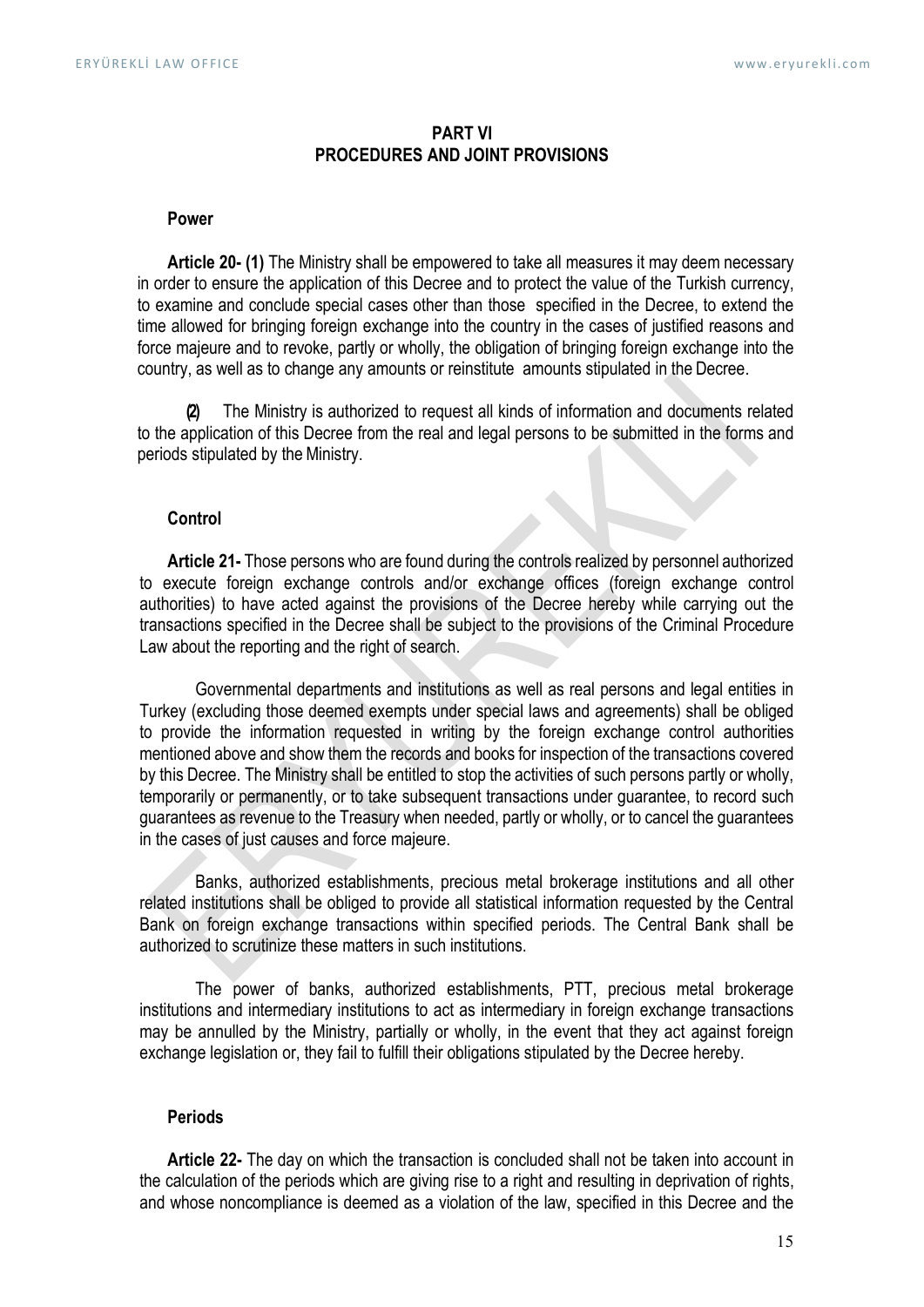decrees to be published as supplements thereto, and the related communiqués.

However, in case the last day of the periods to be calculated overlaps with an official holiday, the periods shall expire at the end of the working hours of the first working day following the official holiday.

# Foreign exchange purchase and sale documents and Turkish currency transfer documents

Article 23- Banks, authorized establishments, PTT, precious metals brokerage institutions and intermediary institutions shall issue foreign exchange purchase and sale documents and Turkish currency transfer documents during the transactions made pursuant to this Decree, and the principles and procedures relating to these documents shall be specified by the Central Bank.

# PART VII MISCELLANEOUS PROVISIONS

Article 24- The provisions of Law No. 6183 on Collection of the Claims of the State shall be applicable with regard to the claims to be collected under this Decree and the decrees and communiqués currently in force regarding the protection of the value of the Turkish currency and the legislation relating to the liquidation of external credits.

Article 25- Decree No. 30 relating to the Protection of the Value of the Turkish Currency and its supplementary decrees have been abolished.

Supplementary Decrees No. 7/18015 and No. 8/911 of Decree No. 17 on the Protection of the Value of the Turkish Currency and the related supplementary decrees and communiqués are still in force. With respect to the said Decrees, among the amounts held at the accounts at Central Bank of Turkey, foreign currency amounts are transferred directly and Turkish Lira amounts are transferred as foreign currency by converting to foreign currency through the exchange rate of 1 USD = 21,86 TRY converted as per the conversion rate stated in article 2 of the Law No. 5083 dated 28/1/2004, to the accounts of the Treasury within sixty days after this article enters into force.

# Article 26- (REPEALED)

Additional Article 1 – Tax Office Presidencies and Tax Office Directorates shall execute the duties that will be determined by the Ministry within the scope of execution of this Decree.

Transitory Article 1- The transactions started according to the provisions of the abolished decrees shall be subject to the provisions of the relevant decree. However, the provisions of this Decree that are in favor of the interested parties shall apply, unless otherwise stated.

All prosecutions initiated before the entrance into force of this Decree due to acts contrary to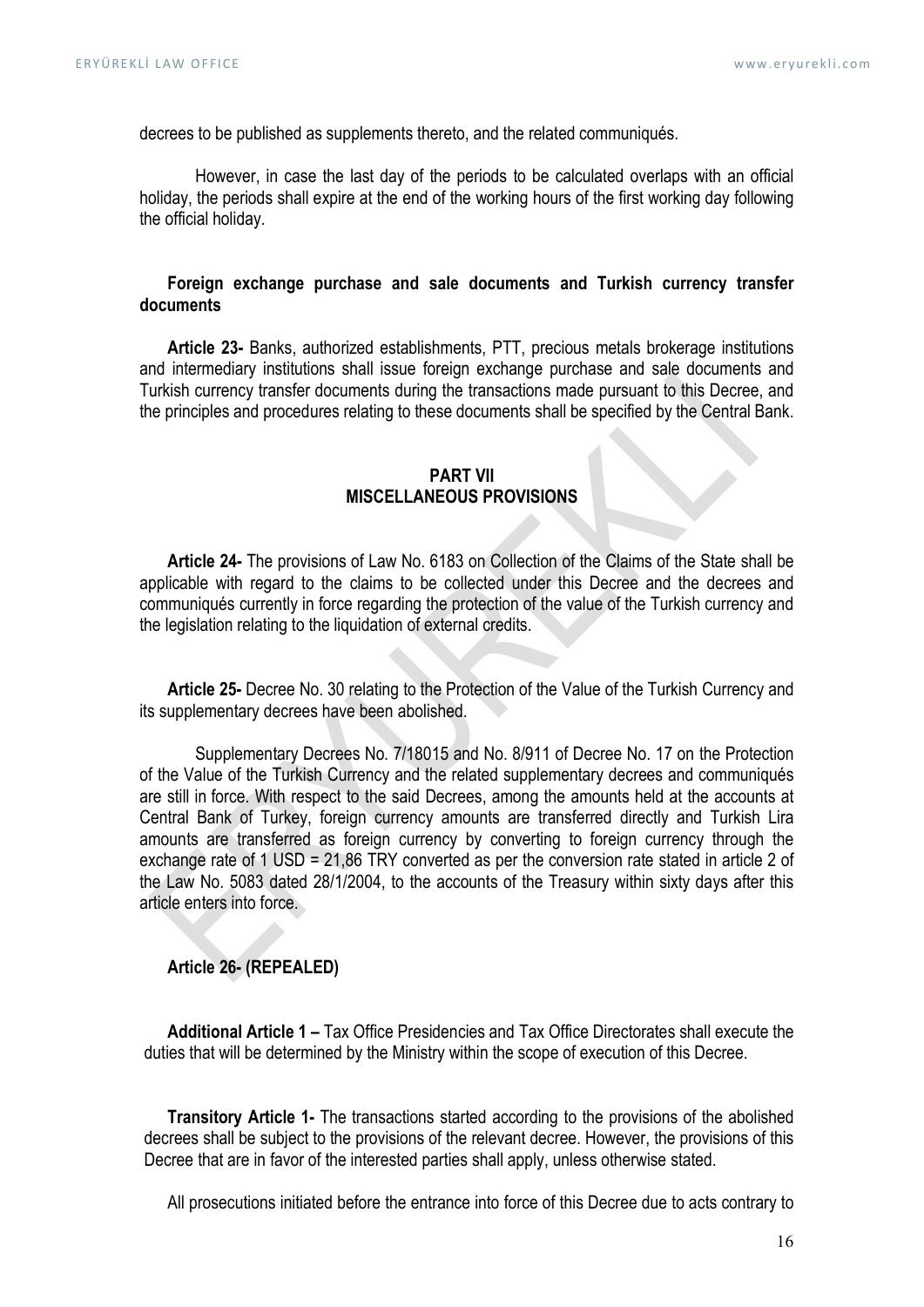the Decree and communiqués published pursuant to Law No. 1567, but not contrary to this Decree, shall be stopped and withdrawn.

Issues that may arise in relation to the abolished legislation shall be settled by the Ministry.

Transitory Article 2- Banks, authorized establishments and precious metal brokerage institutions, which have wholly fulfilled their foreign exchange obligations to the Central Bank, shall be allowed to buy and sell gold against foreign exchange and Turkish lira at the foreign exchange and banknote markets established with the Central Bank, under the principles to be set forth by the Central Bank until the Istanbul Gold Exchange starts operation, provided that they fulfill other conditions stipulated by the Central Bank.

Transitory Article 3- The maturity of the loans which fall due after the publication of this Decree, shall be deemed as 18 months.

Transitory Article 4- Submission of the documents and information of the record and registry to the Debt Registry held by the Ministry, utilization of loan and repayment of the loans with a maturity of more than one year (365 days) borrowed internationally by Residents in Turkey, except the ones stated in second thirds subparagraphs of paragraph (a) of article 17 of the Decree No. 32 On The Protection Of The Value Of Turkish Currency as amended with 1<sup>st</sup> article of this Decree, to the Ministry may be ceased as of 1 October 2001 and existing documents and information may be assigned to the Central Bank with a protocol.

Transitory Article 5- (1) Any foreign-currency loan, which is outstanding as of the date of entry in force hereof and the loan balance of which is less than 15 million USD and which is borrowed, either domestically or internationally, by any person resident in Turkey, shall not be renewed as a foreign-currency loan in any manner whatsoever, except for those that fall under the third, fourth and fifth paragraphs of Article 17 and the third, fourth and fifth paragraphs of Article 17/A.

Transitory Article 6- (1) Any foreign exchange loan that is outstanding as of the date of entry in force hereof shall not be renewed as a foreign exchange loan in any manner whatsoever or as a foreign-currency loan in any manner whatsoever, except for those that fall under the third, fourth and fifth paragraphs of Article 17 hereof and the third, fourth and fifth paragraphs of Article 17/A hereof.

Transitory Article 7- (1) Any foreign-currency loan and foreign exchange loan, which has been extended before the date of entry in force hereof, shall be included in the calculation of the loan balance.

Transitory Article 8- Within thirty days after the paragraph (g) of article 4 of this Decree enters into force, the amounts agreed in foreign currency in the agreements stated in the said paragraph and which are signed previously and in force, except the cases determined by the Ministry, shall be redetermined by the parties in Turkish Lira.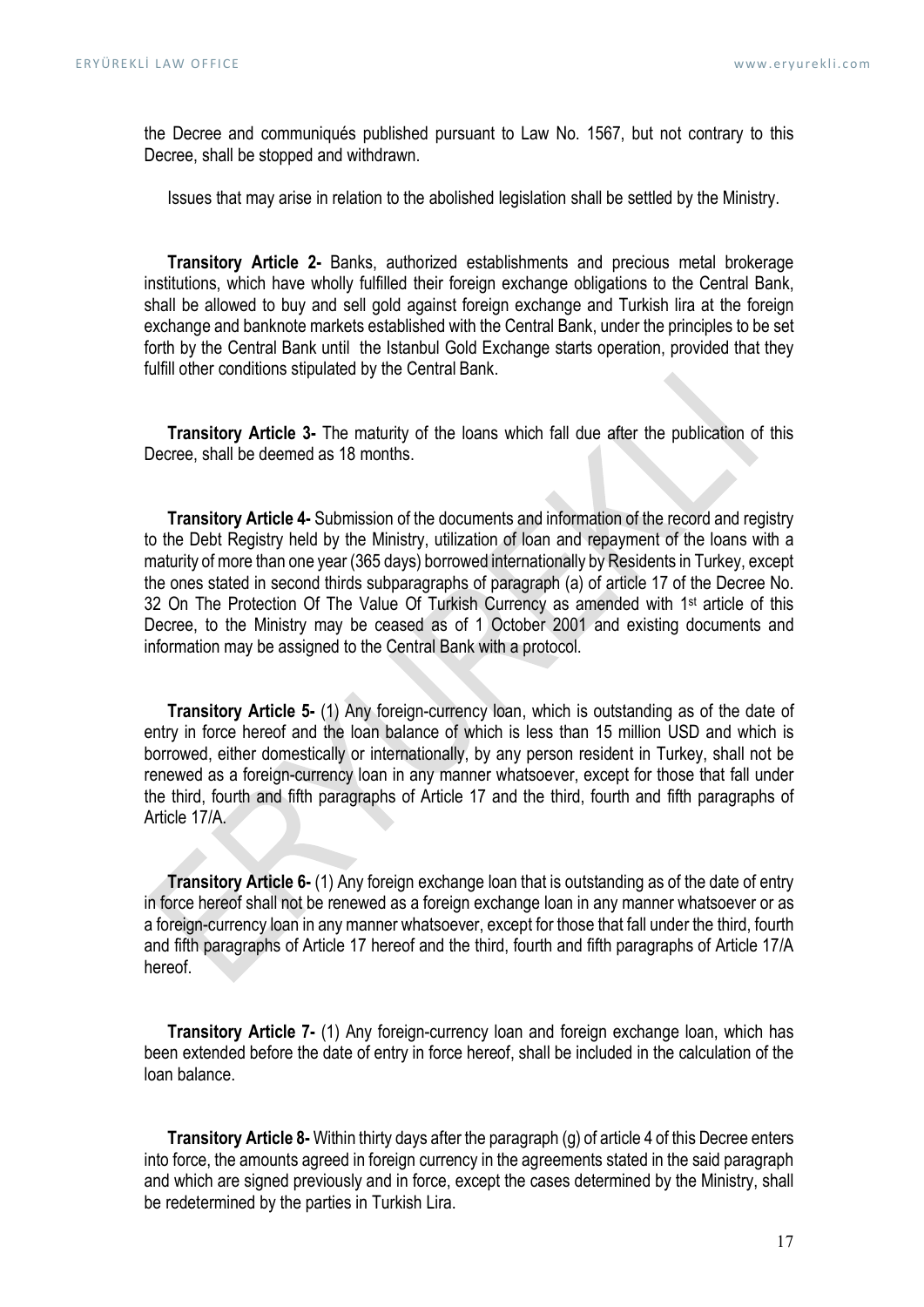Article 27- The Decree shall come into force on the date of its publication.

# Execution

Article 28- The Decree shall be executed by the Minister of Treasury and Finance is attached.